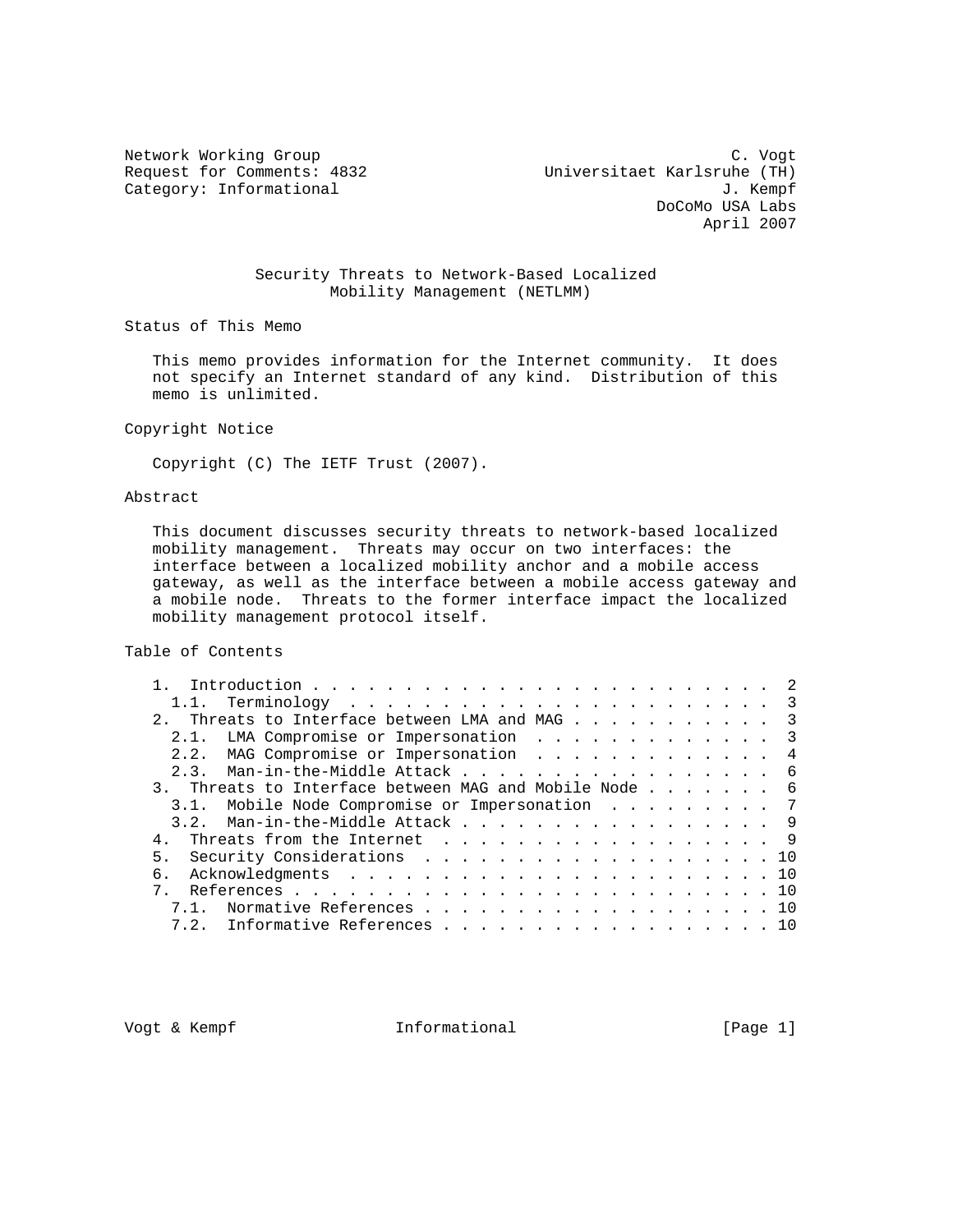# 1. Introduction

 The network-based localized mobility management (NETLMM) architecture [1] supports movement of IPv6 mobile nodes locally within a domain without requiring mobility support in the mobile nodes' network stacks. A mobile node can keep its IP address constant as it moves from link to link, avoiding the signaling overhead and latency associated with changing the IP address. Software specifically for localized mobility management is not required on the mobile node, whereas IP-layer movement detection software may be necessary, and driver software for link-layer mobility is prerequisite.

 The IP addresses of mobile nodes have a prefix that routes to a localized mobility anchor (LMA) [3]. The LMA maintains an individual route for each registered mobile node. Any particular mobile node's route terminates at a mobile access gateway (MAG) [3], to which the mobile node attaches at its current access link. MAGs are responsible for updating the mobile node's route on the LMA as the mobile node moves. A MAG detects the arrival of a mobile node on its local access link based on handoff signaling that the mobile node pursues. The MAG may additionally monitor connectivity of the mobile node in order to recognize when the mobile node has left the local access link. The localized mobility management architecture therefore has two interfaces:

- 1. The interface between a MAG and an LMA where route update signaling occurs.
- 2. The interface between a mobile node and its current MAG where handoff signaling and other link maintenance signaling occur.

 The localized mobility management architecture demands no specific protocol for a MAG to detect the arrival or departure of mobile nodes to and from its local access link and accordingly initiate route update signaling with an LMA. An appropriate mechanism may be entirely implemented at the link layer, such as is common for cellular networks. In that case, the IP layer never detects any movement, even when a mobile node moves from one link to another handled by a different MAG. If the link layer does not provide the necessary functionality, the mobile node must perform IP-layer movement detection and auto-configuration signaling, thereby providing the trigger for the MAG to update its route on the LMA. A mobile node identity, established by the localized mobility management domain when the mobile node initially connects and authenticates, enables the MAG to ascribe the decisive link- or IP layer signaling to the correct mobile node. Some wireless access technologies may require the mobile node identity to be reestablished on every link-layer handoff.

Vogt & Kempf **Informational Informational** [Page 2]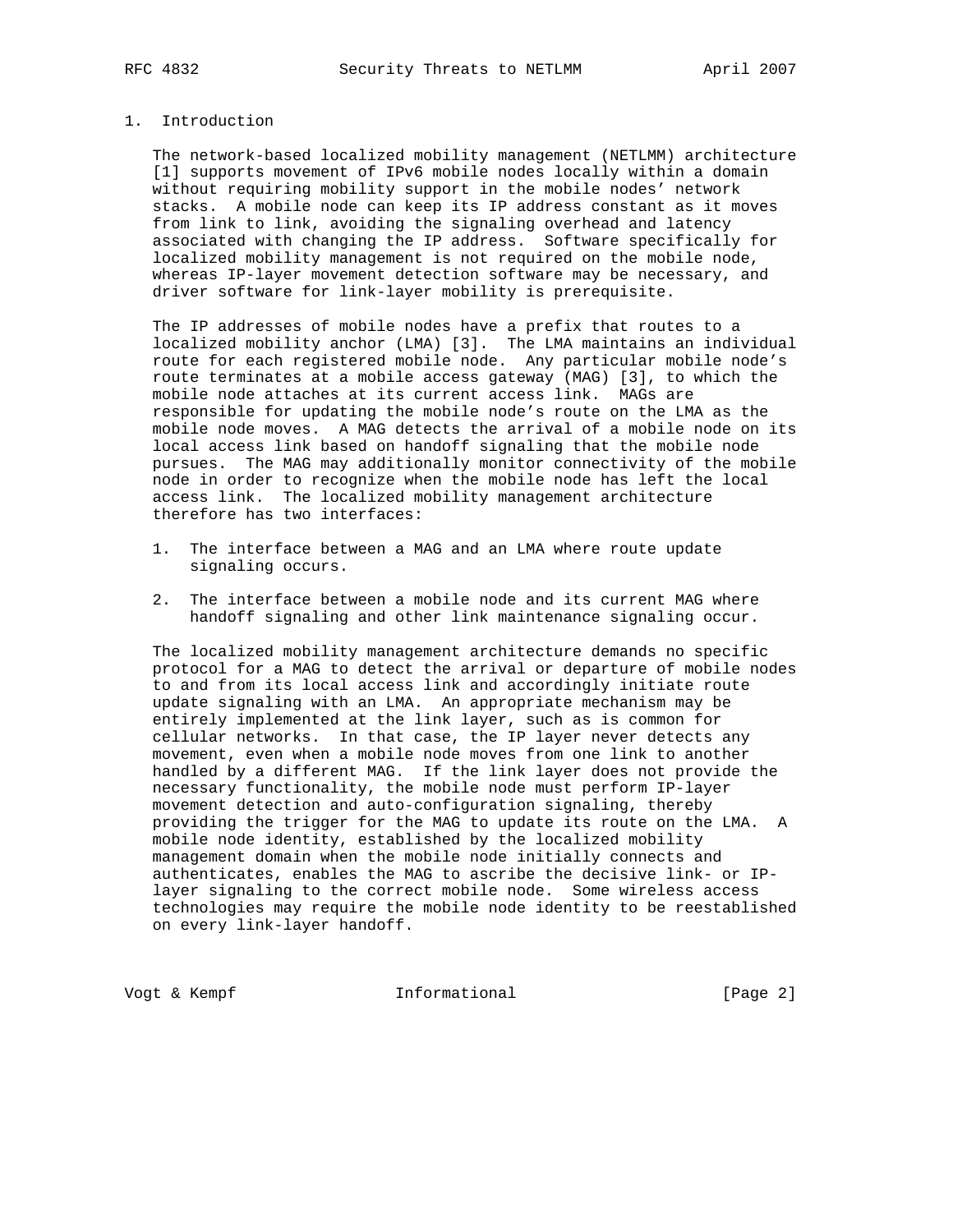Vulnerabilities in either interface of the localized mobility management architecture may entail new security threats that go beyond those that already exist in IPv6. Potential attack objectives may be to consume network services at the cost of a legitimate mobile node, interpose in a mobile node's communications and possibly impersonate the mobile node from a position off-link, operate under the disguise of a false or non-existing identity, or cause denial of service to a mobile node or to the localized mobility management domain as a whole. This document identifies and discusses security threats on both interfaces of the localized mobility management architecture. It is limited to threats that are peculiar to localized mobility management; threats to IPv6 in general are documented in [4].

# 1.1. Terminology

 The terminology in this document follows the definitions in [2], with those revisions and additions from [1]. In addition, the following definition is used:

Mobile Node Identity

 An identity established for the mobile node when initially connecting to the localized mobility management domain. It allows the localized mobility management domain to definitively and unambiguously identify the mobile node upon handoff for route update signaling purposes. The mobile node identity is conceptually independent of the mobile node's IP or link-layer addresses, but it must be securely bound to the mobile node's handoff signaling.

2. Threats to Interface between LMA and MAG

 The localized mobility management protocol executed on the interface between an LMA and a MAG serves to establish, update, and tear down routes for data plane traffic of mobile nodes. Threats to this interface can be separated into compromise or impersonation of a legitimate LMA, compromise or impersonation of a legitimate MAG, and man-in-the-middle attacks.

2.1. LMA Compromise or Impersonation

 A compromised LMA can ignore route updates from a legitimate MAG in order to deny service to a mobile node. It may also be able to trick a legitimate MAG into creating a new, incorrect route, thereby preparing the MAG to receive redirected traffic of a mobile node; it may cause the traffic forwarded by a MAG to be redirected to a different LMA; or it may simply have the MAG drop an existing route

Vogt & Kempf **Informational Informational** [Page 3]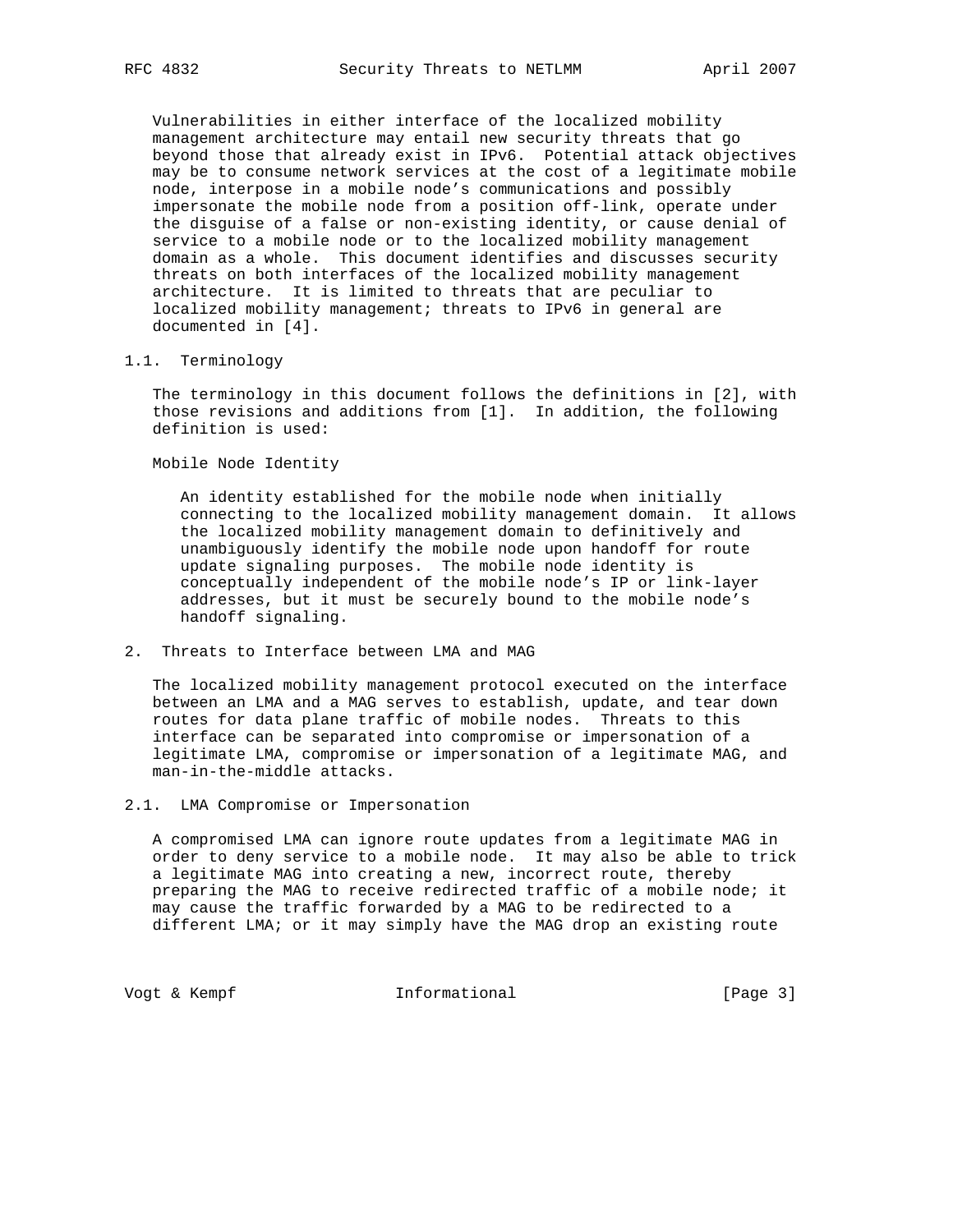in order to deny the mobile node service. Since data plane traffic for mobile nodes routes through the LMA, a compromised LMA can also intercept, inspect, modify, or drop such traffic, or redirect it to a destination in collusion with the attacker. The attack can be conducted transiently to selectively disable traffic for any particular mobile node or MAG at particular times.

 Moreover, a compromised LMA may manipulate its routing table such that all packets are directed towards a single MAG. This may result in a denial-of-service attack against that MAG and its attached access link.

 These threats also emanate from an attacker which tricks a MAG into believing that it is a legitimate LMA. This attacker can cause the MAG to conduct route update signaling with the attacker instead of with the legitimate LMA, enabling it to ignore route updates from the MAG, or induce incorrect route changes at the MAG as described above, in order to redirect or deny a mobile node's traffic. The attacker does not necessarily have to be on the original control plane path between the legitimate LMA and the MAG, provided that it can somehow make its presence known to the MAG. Failure to mutually authenticate when establishing an association between an LMA and a MAG would allow an attacker to establish itself as a rogue LMA.

The attacker may further be able to intercept, inspect, modify, drop, or redirect data plane traffic to and from a mobile node. This is obvious if the attacker is on the original data plane path between the legitimate LMA and the mobile node's current MAG, which may happen independently of whether the attacker is on the original control plane path. If the attacker is not on this path, it may be able to leverage the localized mobility management protocol to redefine the prefix that the mobile node uses in IP address configuration. The attacker can then specify a prefix that routes to itself. Whether or not outgoing data plane packets sourced by the mobile node can be interfered with by an attacker off the original data plane path depends on the specific data plane forwarding mechanism within the localized mobility management domain. For example, if IP-in-IP encapsulation or an equivalent approach is used for outbound data plane packets, the packets can be forced to be routed through the attacker. On the other hand, standard IP routing may cause the packets to be relayed via a legitimate LMA and hence to circumvent the attacker.

#### 2.2. MAG Compromise or Impersonation

 A compromised MAG can redirect a mobile node's traffic onto its local access link arbitrarily, without authorization from the mobile node. This threat is similar to an attack on a typical routing protocol

Vogt & Kempf **Informational Informational** [Page 4]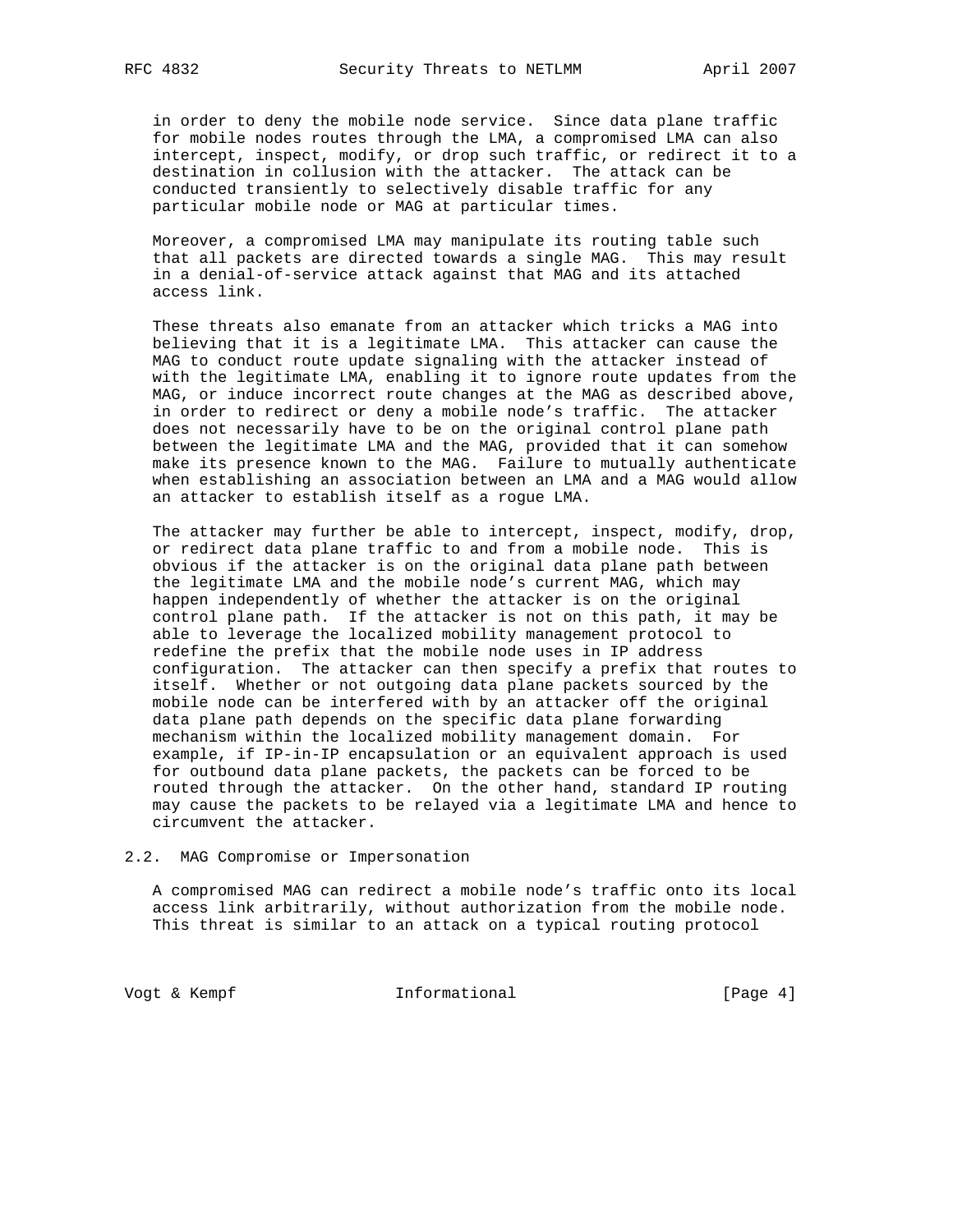where a malicious stub router injects a bogus host route for the mobile node. In general, forgery of a subnet prefix in link state or distance vector routing protocols requires support of multiple routers in order to obtain a meaningful change in forwarding behavior. But a bogus host route is likely to take precedence over the routing information advertised by legitimate routers, which is usually less specific; hence, the attack should succeed even if the attacker is not supported by other routers. A difference between redirection in a routing protocol and redirection in localized mobility management is that the former impacts the routing tables of multiple routers, whereas the latter involves only the compromised MAG and an LMA.

 Moreover, a compromised MAG can ignore the presence of a mobile node on its local access link and refrain from registering the mobile node at an LMA. The mobile node then loses its traffic. The compromised MAG may further be able to cause interruption to a mobile node by deregistering the mobile node at the serving LMA, pretending that the mobile node has powered down. The mobile node then needs to reinitiate the network access authentication procedure, which the compromised MAG may prevent repeatedly until the mobile node moves to a different MAG. The mobile node should be able to handle this situation, but the recovery process may be lengthy and hence impair ongoing communication sessions to a significant extent.

 Denial of service against an LMA is another threat of MAG subversion. The compromised MAG can trick an LMA into believing that a high number of mobile nodes have attached to the MAG. The LMA will then establish a routing table entry for each of the non-existing mobile nodes. The unexpected growth of the routing table may eventually cause the LMA to reject legitimate route update requests. It may also decrease the forwarding speed for data plane packets due to higher route lookup latencies, and it may, for the same reason, slow down the responsiveness to control plane packets. Another adverse side effect of a high number of routing table entries is that the LMA, and hence the localized mobility management domain as a whole, becomes more susceptible to flooding packets from external attackers (see Section 4). The high number of superfluous routes increase the probability that a flooding packet, sent to a random IP address within the localized mobility management domain, matches an existing routing table entry at the LMA and gets tunneled to a MAG, which in turn performs address resolution on the local access link. At the same time, fewer flooding packets can be dropped directly at the LMA on the basis of a nonexistent routing table entry.

 All of these threats apply not just to a compromised MAG, but also to an attacker that manages to counterfeit the identity of a legitimate MAG in interacting with both mobile nodes and an LMA. Such an

Vogt & Kempf **Informational Informational** [Page 5]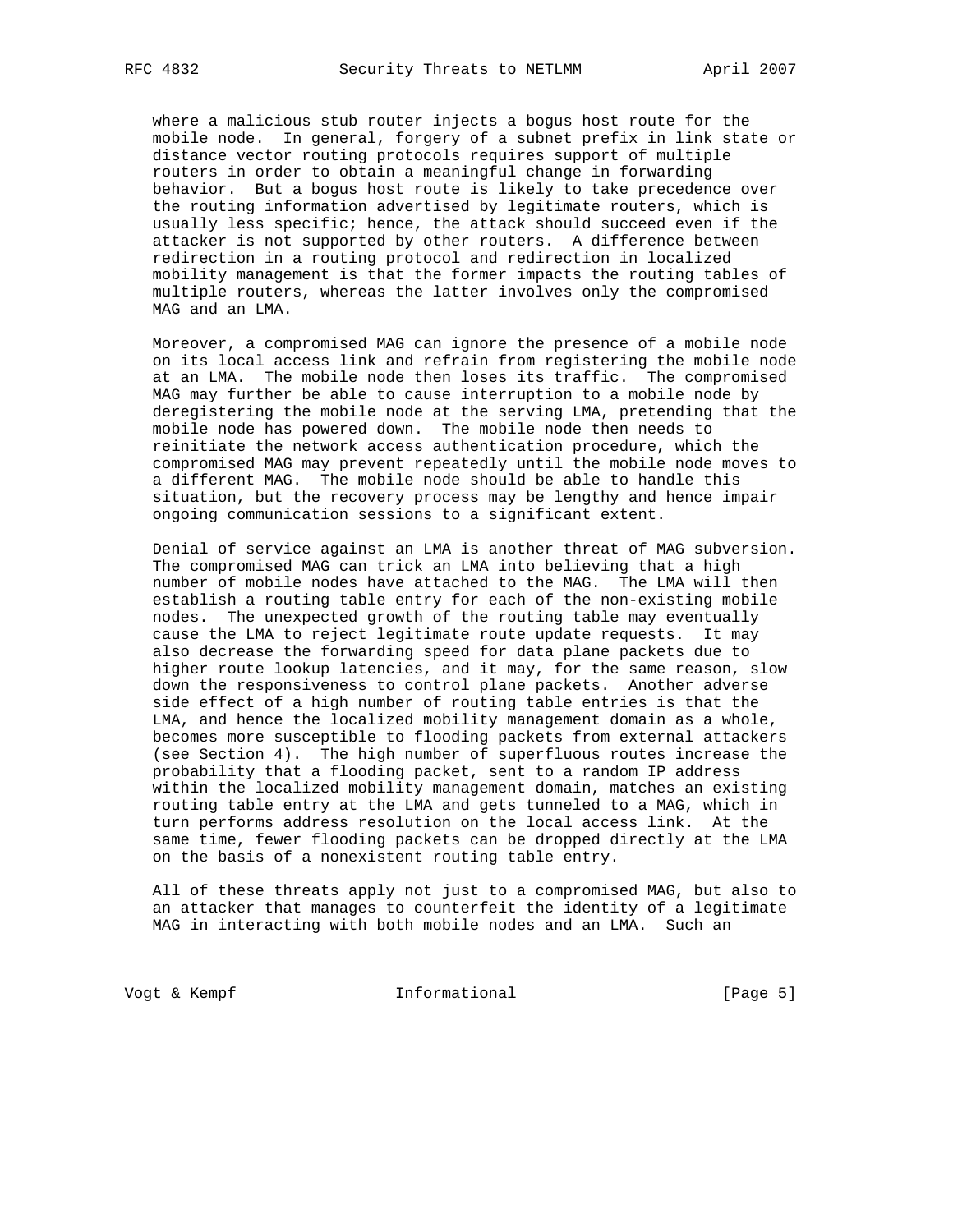attacker can behave towards mobile nodes like an authorized MAG and engage an LMA in route update signaling. In a related attack, the perpetrator eavesdrops on signaling packets exchanged between a legitimate MAG and an LMA, and replays these packets at a later time. These attacks may be conducted transiently, to selectively disable traffic for any particular mobile node at particular times.

#### 2.3. Man-in-the-Middle Attack

 An attacker that manages to interject itself between a legitimate LMA and a legitimate MAG can act as a man in the middle with respect to both control plane signaling and data plane traffic. If the attacker is on the original control plane path, it can forge, modify, or drop route update packets so as to cause the establishment of incorrect routes or the removal of routes that are in active use. Similarly, an attacker on the original data plane path can intercept, inspect, modify, drop, and redirect data plane packets sourced by or destined to a mobile node.

 A compromised switch or router located between an LMA and a MAG can cause similar damage. Any switch or router on the control plane path can forge, modify, or drop control plane packets, and thereby interfere with route establishment. Any switch or router on the data plane path can intercept, inspect, modify, and drop data plane packets, or rewrite IP headers so as to divert the packets from their original path.

 An attacker between an LMA and a MAG may further impersonate the MAG towards the LMA, and vice versa in route update signaling. The attacker can interfere with a route establishment even if it is not on the original control plane path between the LMA and the MAG. An attacker off the original data plane path may undertake the same to cause inbound data plane packets destined to the mobile node to be routed first from the LMA to the attacker, then to the mobile node's MAG, and finally to the mobile node itself. As explained in Section 2.1, here, too, it depends on the specific data plane forwarding mechanism within the localized mobility management domain whether or not the attacker can influence the route of outgoing data plane packets sourced by the mobile node.

3. Threats to Interface between MAG and Mobile Node

 A MAG monitors the arrival and departure of mobile nodes to and from its local access link based on link- or IP-layer mechanisms. Whatever signaling on the access link is thereby decisive must be securely bound to the mobile node identity. A MAG uses this binding to ascribe the signaling to the mobile node and accordingly initiate route update signaling with an LMA. The binding must be robust to

Vogt & Kempf **Informational Informational** [Page 6]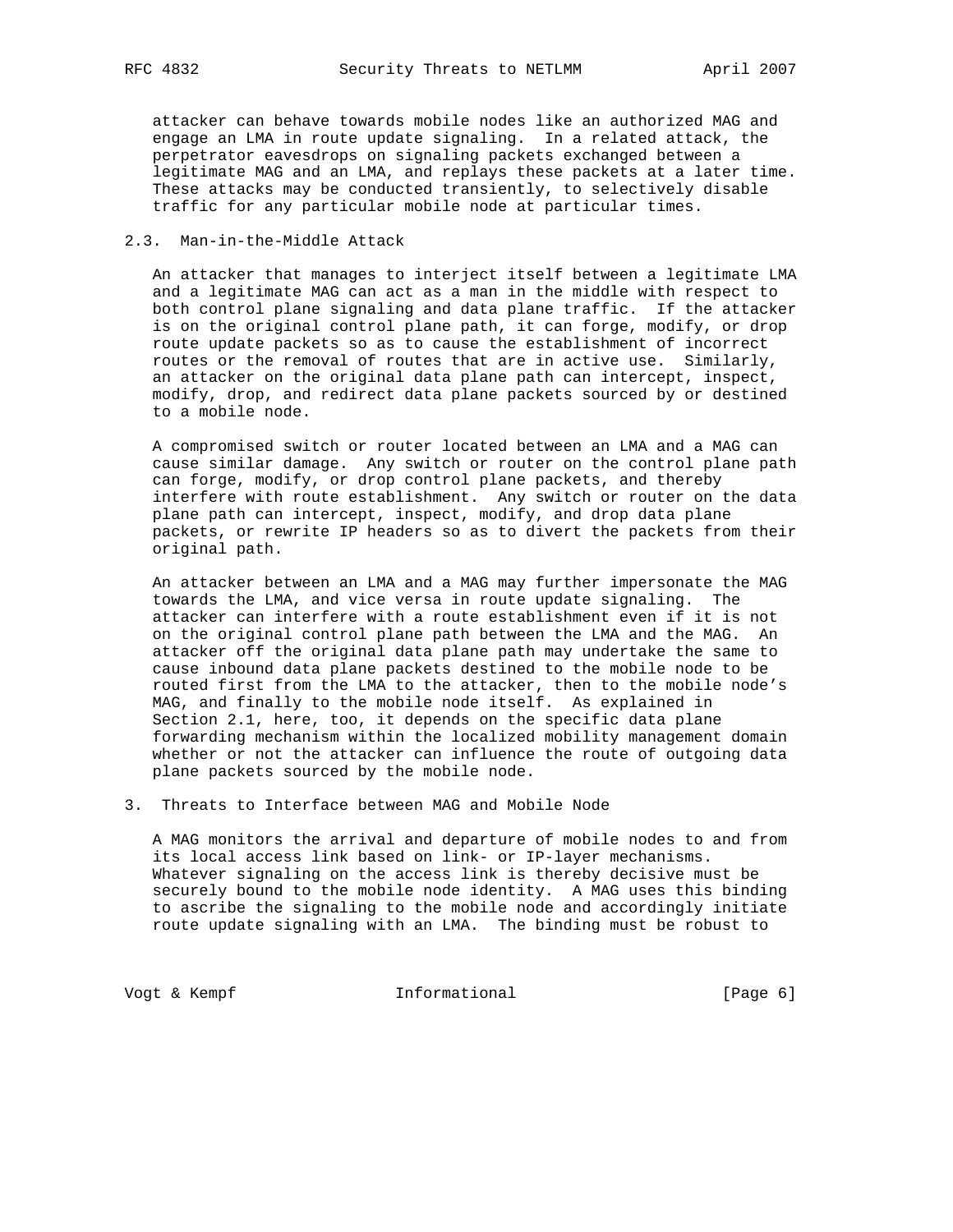spoofing because it would otherwise facilitate impersonation of the mobile node by a third party, denial of service, or man-in-the-middle attacks.

#### 3.1. Mobile Node Compromise or Impersonation

 An attacker that is able to forge the mobile node identity of a mobile node can trick a MAG into redirecting data plane packets for the mobile node to the attacker. The attacker can launch such an impersonation attack against a mobile node that resides on the same link as the attacker, or against a mobile node on a different link. If the attack is on-link, the redirection of packets from the mobile node to the attacker is internal to the MAG, and it involves no route update signaling between the MAG and an LMA. On-link attacks are possible in a regular IPv6 network [4] that does not use Secure Neighbor Discovery [5].

 Off-link impersonation requires the attacker to fabricate handoff signaling of the mobile node and thus trick the MAG into believing that the mobile node has handed over onto the MAG's access link. The attack is conceivable both if the attacker and the mobile node are on separate links that connect to different MAGs, as well as if they are on separate, possibly virtual per-mobile-node links that connect to the same MAG. In the former case, two MAGs would think they see the mobile node and both would independently perform route update signaling with the LMA. In the latter case, route update signaling is likely to be performed only once, and the redirection of packets from the mobile node to the attacker is internal to the MAG. The mobile node can always recapture its traffic back from the attacker through another run of handoff signaling. But standard mobile nodes are generally not prepared to counteract this kind of attack, and even where network stacks include suitable functionality, the attack may not be noticeable early enough at the link or IP layer to quickly institute countermeasures. The attack is therefore disruptive at a minimum, and may potentially persist until the mobile node initiates signaling again upon a subsequent handoff.

 Impersonation attacks can be prevented at the link layer, particularly with cellular technologies where the handoff signaling between the mobile node and the network must be authenticated and is completely controlled by the wireless link layer. Cellular access technologies provide a variety of cryptographic and non-cryptographic attack barriers at the link layer, which makes mounting an impersonation attack, both on-link and off-link, very difficult. However, for non-cellular technologies that do not require link-layer authentication and authorization during handoff, impersonation attacks may be possible.

Vogt & Kempf **Informational Informational** [Page 7]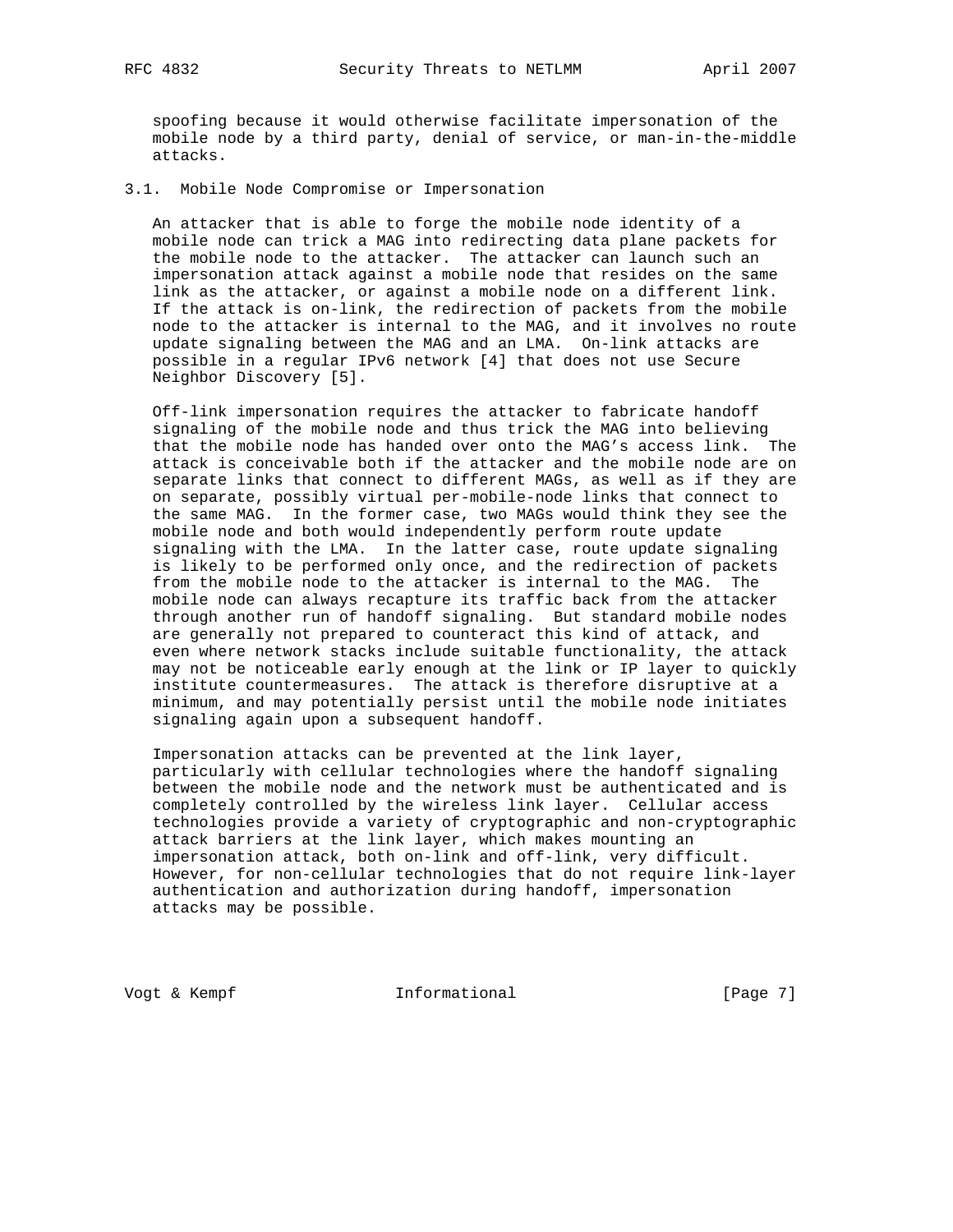An attacker that can forge handoff signaling may also cause denial of service against the localized mobility management domain. The attacker can trick a MAG into believing that a large number of mobile nodes have attached to the local access link and thus induce it to initiate route update signaling with an LMA for each mobile node assumed on link. The result of such an attack is both superfluous signaling overhead on the control plane as well as a high number of needless entries in the LMA's and MAG's routing tables. The unexpected growth of the routing tables may eventually cause the LMA to reject legitimate route update requests, and it may cause the MAG to ignore handoffs of legitimate mobile nodes onto its local access link. It may also decrease the LMA's and MAG's forwarding speed for inbound and outbound data plane packets due to higher route lookup latencies, and it may for the same reason slow down their responsiveness to control plane packets. An adverse side effect of this attack is that the LMA, and hence the localized mobility management domain as a whole, becomes more susceptible to flooding packets from external attackers (see Section 4). The high number of superfluous routes increases the probability that a flooding packet, sent to a random IP address within the localized mobility management domain, matches an existing routing table entry at the LMA and gets tunneled to a MAG, which in turn performs address resolution on the local access link. At the same time, fewer flooding packets can be dropped directly at the LMA on the basis of a nonexistent routing table entry.

 A threat related to the ones identified above, but not limited to handoff signaling, is IP spoofing [6]. Attackers use IP spoofing mostly for reflection attacks or to hide their identities. The threat can be reasonably contained by a wide deployment of network ingress filtering [7] in routers, especially within access networks. This technique prevents IP spoofing to the extent that it ensures topological correctness of IP source address prefixes in to-be forwarded packets. Where the technique is deployed in an access router, packets are forwarded only if the prefix of their IP source address is valid on the router's local access link. An attacker can still use a false interface identifier in combination with an on-link prefix. But since reflection attacks typically aim at off-link targets, and the enforcement of topologically correct IP address prefixes also limits the effectiveness of identity concealment, network ingress filtering has proven adequate so far. On the other hand, prefixes are not limited to a specific link in a localized mobility management domain, so merely ensuring topological correctness through ingress filtering becomes insufficient. An additional mechanism for IP address ownership verification is necessary to prevent an attacker from sending packets with an off link IP source address.

Vogt & Kempf **Informational Informational** [Page 8]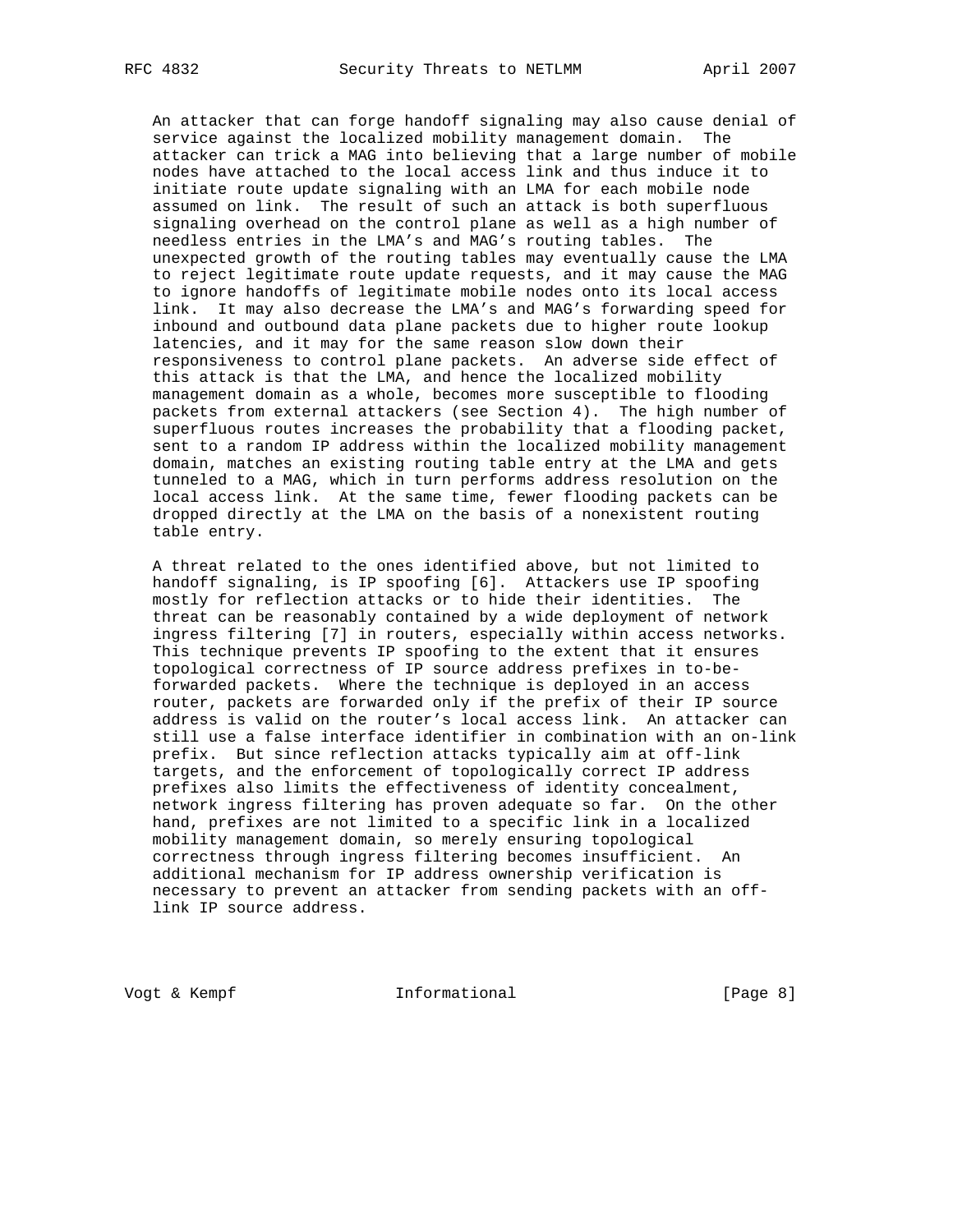# 3.2. Man-in-the-Middle Attack

 An attacker that can interpose between a mobile node and a MAG during link- and/or IP-layer handoff signaling may be able to mount a man in-the-middle attack on the mobile node, spoofing the mobile node into believing that it has a legitimate connection with the localized mobility management domain. The attacker can thus intercept, inspect, modify, or drop data plane packets sourced by or destined to the mobile node.

### 4. Threats from the Internet

 A localized mobility management domain uses individual host routes for data plane traffic of different mobile nodes, each between an LMA and a MAG. Creation, maintenance, and deletion of these routes cause control traffic within the localized mobility management domain. These characteristics are transparent to mobile nodes as well as external correspondent nodes, but the functional differences within the domain may influence the impact that a denial-of-service attack from the outside world can have on the domain.

 A denial-of-service attack on an LMA may be launched by sending packets to arbitrary IP addresses that are potentially in use by mobile nodes within the localized mobility management domain. Like a border router, the LMA is in a topological position through which a substantial amount of data plane traffic goes, so it must process the flooding packets and perform a routing table lookup for each of them. The LMA can discard packets for which the IP destination address is not registered in its routing table. But other packets must be encapsulated and forwarded. A target MAG as well as any mobile nodes attached to that MAG's local access link are also likely to suffer damage because the unrequested packets must be decapsulated and consume link bandwidth as well as processing capacities on the receivers. This threat is in principle the same as for denial of service on a regular IPv6 border router, but because the routing table lookups may enable the LMA to drop part of the flooding packets early on or, on the contrary, additional tunneling workload is required for packets that cannot be dropped, the impact of an attack against localized mobility management may be different.

 In a related attack, the attacker manages to obtain a globally routable IP address of an LMA or a different network entity within the localized mobility management domain and perpetrates a denial-of service attack against that IP address. Localized mobility management is, in general, somewhat resistant to such an attack because mobile nodes need never obtain a globally routable IP address of any entity within the localized mobility management domain. Hence, a compromised mobile node cannot pass such an IP address off

Vogt & Kempf **Informational Informational** [Page 9]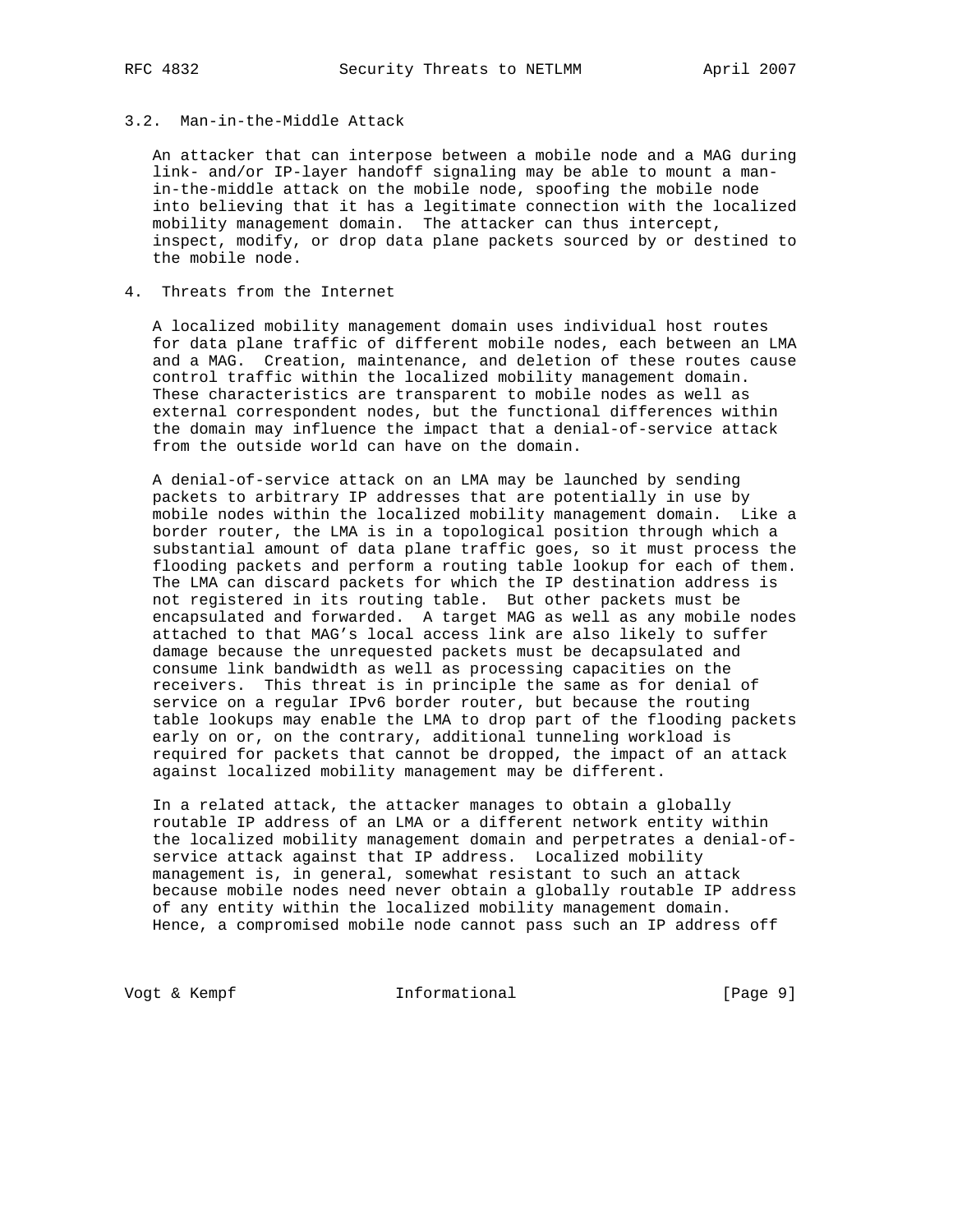to a remote attacker, limiting the feasibility of extracting information on the topology of the localized mobility management domain. It is still possible for an attacker to perform IP address scanning if MAGs and LMAs have globally routable IP addresses, but the much larger IPv6 address space makes scanning considerably more time consuming.

5. Security Considerations

 This document describes threats to network-based localized mobility management. These may either occur on the interface between an LMA and a MAG, or on the interface between a MAG and a mobile node. Mitigation measures for the threats, as well as the security considerations associated with those measures, are described in the respective protocol specifications [3][8] for the two interfaces.

6. Acknowledgments

 The authors would like to thank the NETLMM working group, especially Jari Arkko, Charles Clancy, Gregory Daley, Vijay Devarapalli, Lakshminath Dondeti, Gerardo Giaretta, Wassim Haddad, Andy Huang, Dirk von Hugo, Julien Laganier, Henrik Levkowetz, Vidya Narayanan, Phil Roberts, and Pekka Savola (in alphabetical order) for valuable comments and suggestions regarding this document.

- 7. References
- 7.1. Normative References
	- [1] Kempf, J., Ed., "Problem Statement for Network-Based Localized Mobility Management", RFC 4830, April 2007.
	- [2] Manner, J. and M. Kojo, "Mobility Related Terminology", RFC 3753, June 2004.
- 7.2. Informative References
	- [3] Levkowetz, H., Ed., "The NetLMM Protocol", Work in Progress, October 2006.
	- [4] Nikander, P., Kempf, J., and E. Nordmark, "IPv6 Neighbor Discovery (ND) Trust Models and Threats", RFC 3756, May 2004.
	- [5] Arkko, J., Kempf, J., Zill, B., and P. Nikander, "SEcure Neighbor Discovery (SEND)", RFC 3971, March 2005.
	- [6] CERT Coordination Center, "CERT Advisory CA-1996-21 TCP SYN Flooding and IP Spoofing Attacks", September 1996.

Vogt & Kempf **Informational** [Page 10]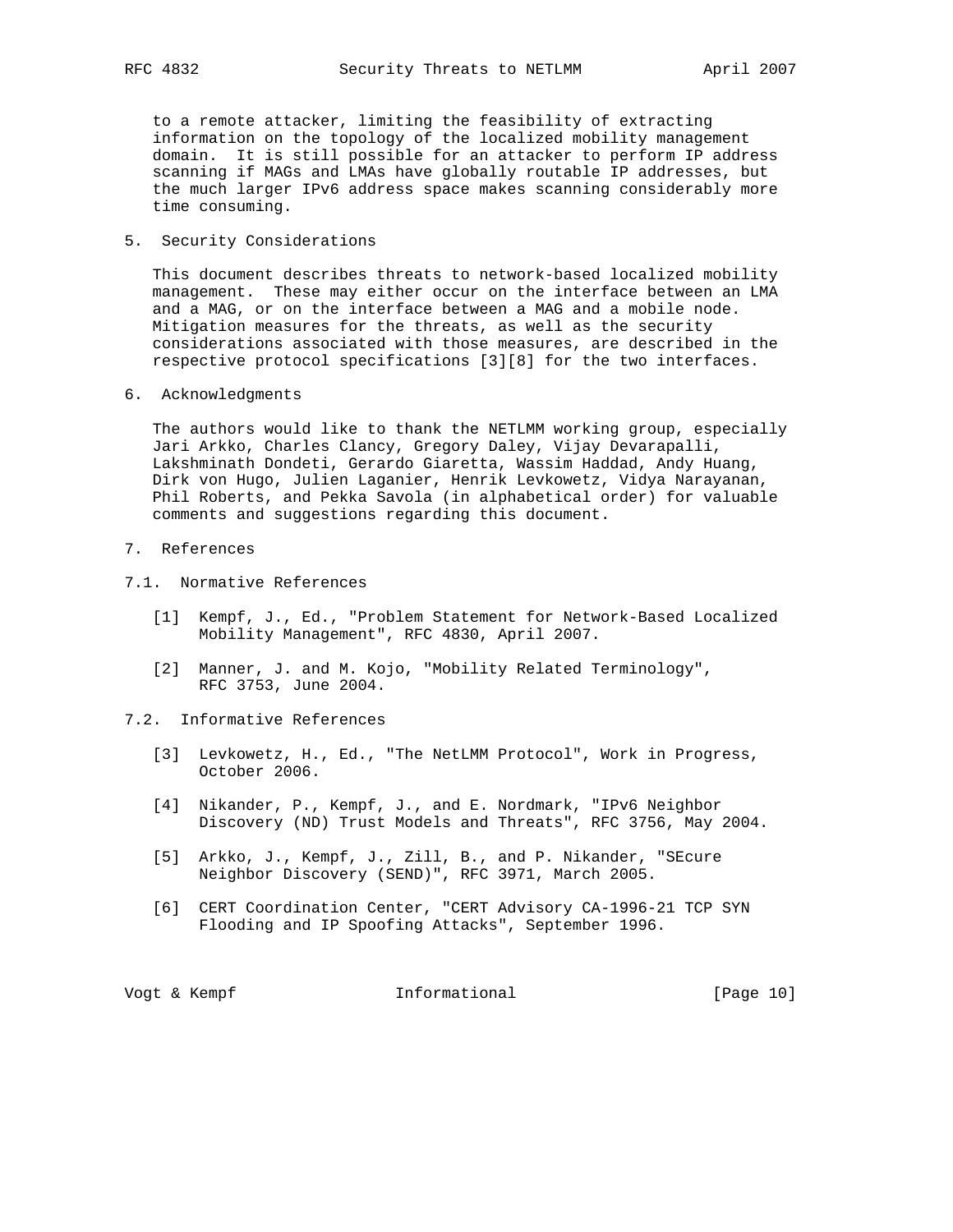- [7] Ferguson, P. and D. Senie, "Network Ingress Filtering: Defeating Denial of Service Attacks which employ IP Source Address Spoofing", BCP 38, RFC 2827, May 2000.
- [8] Laganier, J., Narayanan, S., and F. Templin, "Network-based Localized Mobility Management Interface between Mobile Node and Access Router", Work in Progress, June 2006.

Authors' Addresses

 Christian Vogt Institute of Telematics Universitaet Karlsruhe (TH) P.O. Box 6980 76128 Karlsruhe Germany

EMail: chvogt@tm.uka.de

 James Kempf DoCoMo USA Labs 3240 Hillview Avenue Palo Alto, CA 94304 USA

EMail: kempf@docomolabs-usa.com

Vogt & Kempf **Informational** [Page 11]